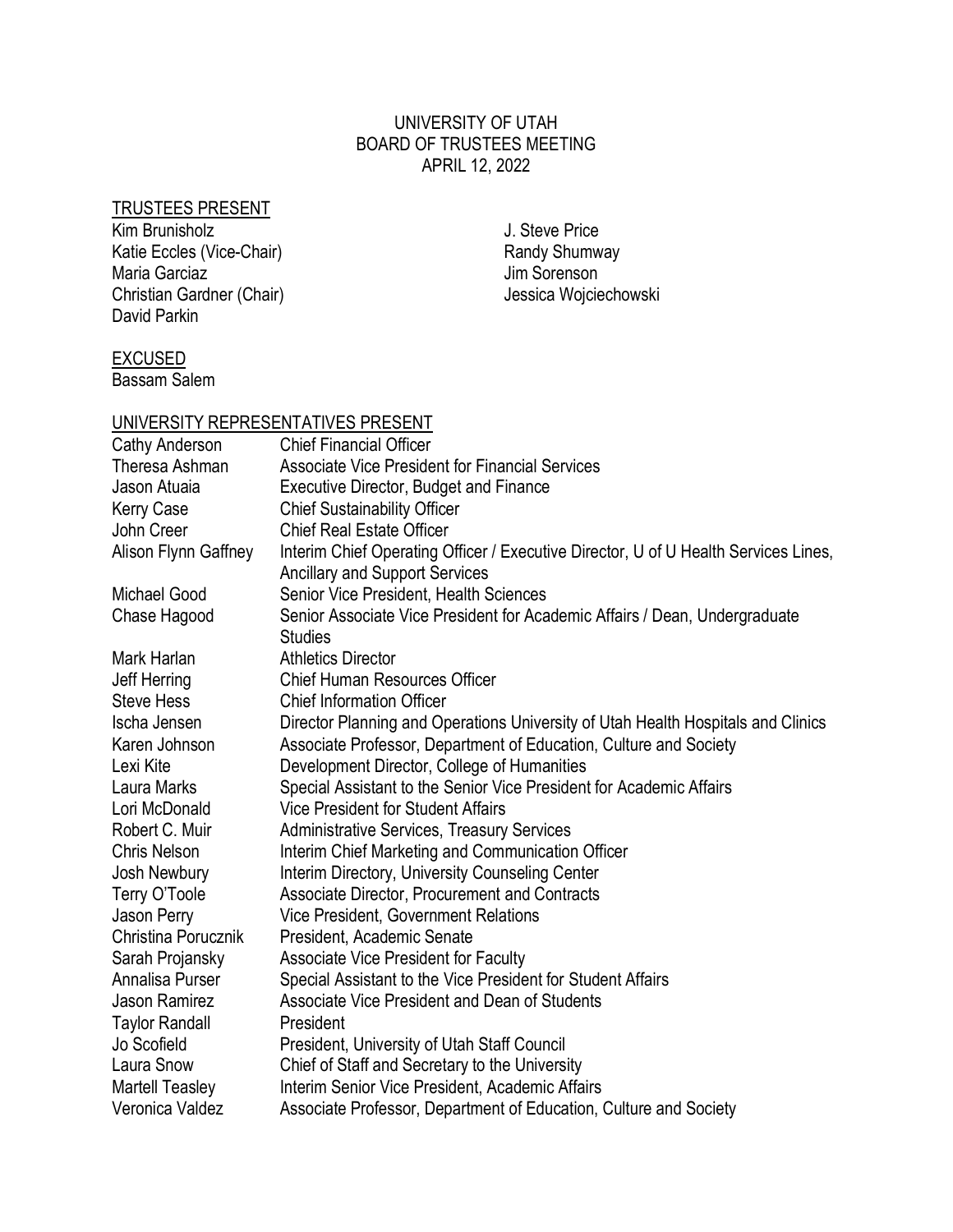| <b>Phyllis Vetter</b>                   | Vice President and General Counsel                                                        |
|-----------------------------------------|-------------------------------------------------------------------------------------------|
| Rebecca Walsh                           | Associate Director of Communications, Marketing and Communications                        |
| Karen West                              | Liaison to the Board of Trustees                                                          |
| Gordon Wilson                           | Associate Vice President for Administrative Services                                      |
| <b>Mark Winter</b>                      | Assistant Vice President, Budget and Finance                                              |
| Heidi Woodbury                          | Vice President, Institutional Advancement                                                 |
| <b>OTHER</b>                            |                                                                                           |
| Geoffrey Landward                       | Deputy Commissioner, General Counsel & Secretary to the Utah Board of Higher<br>Education |
| <b>Shawn Newell</b><br><b>KUTV News</b> | Board Member, Utah Board of Higher Education                                              |

### **CALL TO ORDER**

#### Information: 1.01 – Call to Order

The meeting of the Board of Trustees was called to order at 9:06 AM in the Cleone Peterson Eccles Alumni Center, Sorenson Legacy Foundation Boardroom. Chair Christian Gardner welcomed Trustees, Shawn Newell, member of the Utah Board of Higher Education, Geoff Landward, Deputy Commissioner Utah System of Higher Education, and others in attendance. He excused Trustee Bassam Salem who was unable to attend.

#### **GENERAL CONSENT**

| Action (Consent): 2.01 – Minutes of the March $8th$ Meeting of the Trustees |
|-----------------------------------------------------------------------------|
|-----------------------------------------------------------------------------|

- Action (Consent): 2.02 Faculty and Staff Matters (Appendix I)
- Action (Consent): 2.03 Sponsored Projects Report (Appendix II)
- Action (Consent): 2.04 Monthly Comparison (Gifts) Report (Appendix III)
- Action (Consent): 2.05 University Leases (Appendix IV)
- Action (Consent): 2.06 Report of Investments Portfolio for the Month of February (Appendix V)
- Action (Consent): 2.07 Faculty Awards (Appendix VI)
- Action (Consent): 2.08 Name Change: TRUE Certificate (Appendix VII)
- Action (Consent): 2.09 Graduate Certificates Advanced General Dentistry Pathways (Appendix VIII)
- Action (Consent): 2.10 Graduate Certificate Deep Learning in AI and Robotics (Appendix IX)

Action (Consent): 2.11 – Graduate Certificate – Game Design (Appendix X)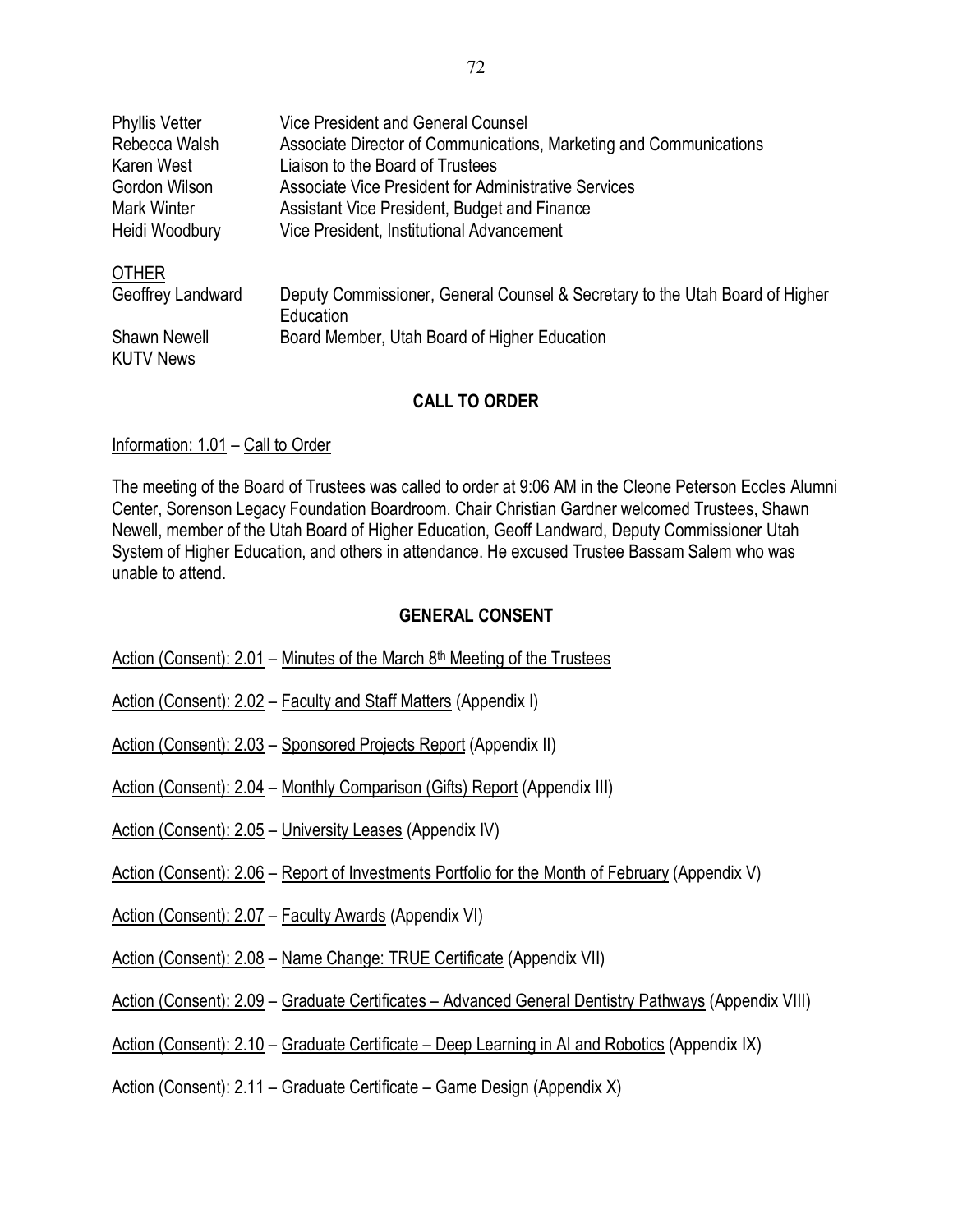Action (Consent): 2.12 – Graduate Certificate Working with Native Communities (Appendix XI)

- Action (Consent): 2.13 Minor Accounting (Appendix XII)
- Action (Consent): 2.14 Revised Policy 1-006 Financial Conflict of Interest Policy (Appendix XIII)
- Action (Consent): 2.15 Revise Policy 3-100 Procurement Policy (Appendix XIV)
- Action (Consent): 2.16 Revise Policy 6-400 Student Code (Appendix XV)
- Action (Consent): 2.17 Revised Policies Policy 7-001 Research Misconduct; Policy 6-011 Functions & Procedures of Senate Consolidated Hearing Committee; Policy 6-316 Code of Faculty Rights and Responsibilities (Appendix XVI)
- Action (Consent): 2.18 Appointment to WestEd Board of Directors (Appendix XVII)
- Action (Consent): 2.19 Disposition of Donated or Gifted Property Approval to Sell Donated or Gifted Properties (Appendix XVIII)
- Action (Consent): 2.20 Capital Facilities Projects Approval to Upgrade Classroom Space, Room 158, in the College of Fine Arts for the Art Department (Appendix XIX)
- Action (Consent): 2.21 Capital Facilities Projects Approval to Demolish Existing USA 300 & 600 Court Buildings to Create Parking for Auxiliary Services (Appendix XX)
- Action (Consent): 2.22 Student Media Council Budget (Appendix XXI)
- Action (Consent): 2.23 General Revenue Bond Series 2022B Approval to Issue General Revenue Bonds for New Money Projects (Appendix XXII)

**Motion to approve the Consent Calendar by Jim Sorenson, second by Maria Garciaz. Final Resolution: Motion Approved.** Aye: Kim Brunisholz, Katie Eccles, Maria Garciaz, Christian Gardner, David Parkin, J Steve Price, Randy Shumway, Jim Sorenson, and Jessica Wojciechowski

Background materials are included in the Appendices (as noted above) and are on file in the office of the Secretary to the University.

# **ACTION AGENDA**

### Action: 3.01 – Bachelor of Arts/Science in Education and Community Engagement for Social Change (ECE4SC)

Karen Johnson, Associate Professor in the Department of Education, Culture and Society and Veronica Valdez, Associate Professor in the Department of Education, Culture and Society introduced the Bachelor of Arts / Science in Education and Community Engagement for Social Change.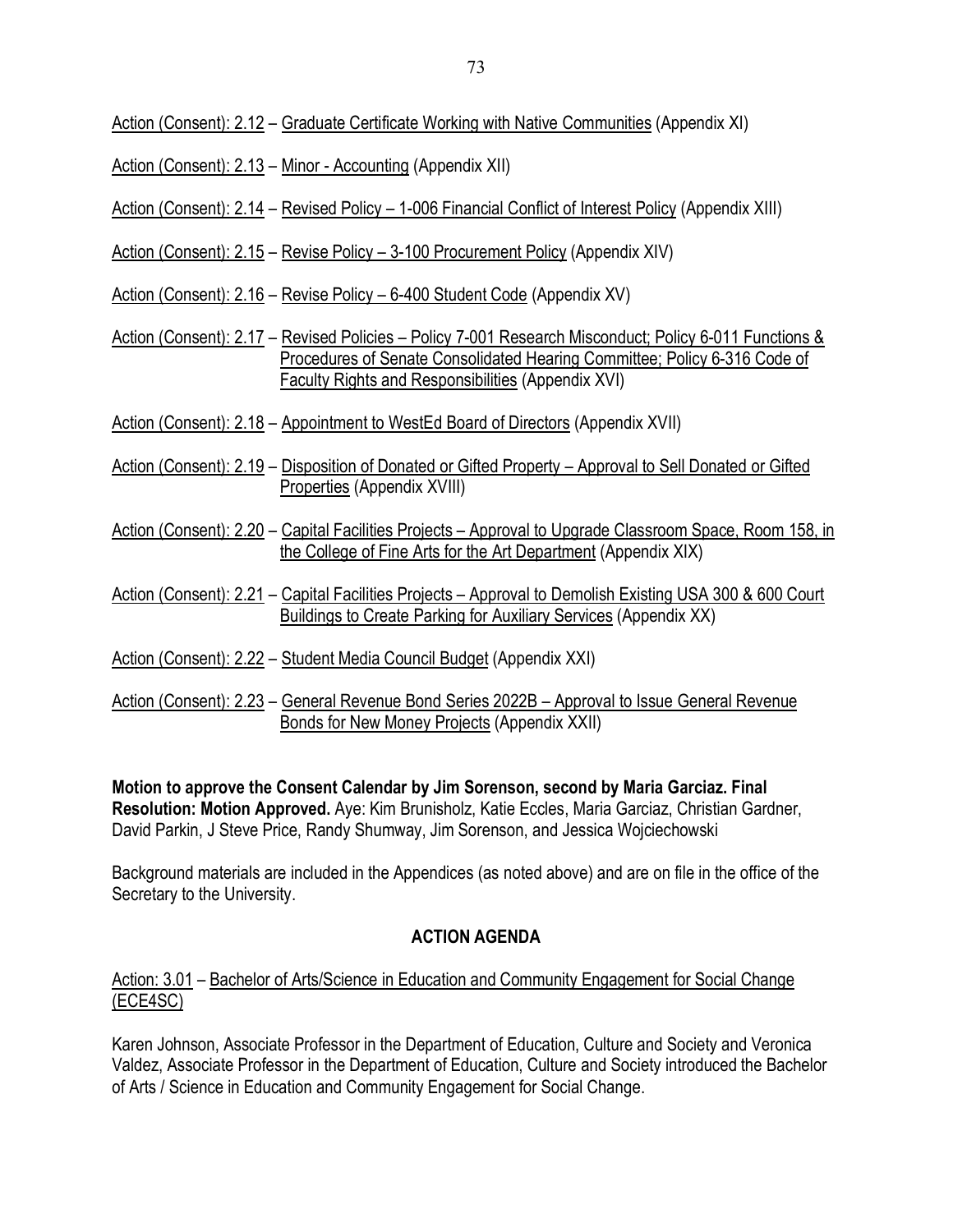The Department of Education, Culture and Society (ECS) desires to build on our department's expertise by proposing to establish a new undergraduate BA and BS degree program in community engagement and education at the University of Utah. This degree program would center the development of communityengaged practices for building, sustaining, and innovating community-based educational spaces alongside community youth, families, and leaders. It would be a non-licensed Bachelor of Arts and a Bachelor of Science degree titled Education and Community Engagement for Social Change (ECE4SC). Our proposed undergraduate major supports the College of Education's mission to build a strong foundation in education as well as the University of Utah's mission to promote service-learning and community engagement. ECE4SC will combine the study of educational justice in community contexts with the study and practice of community engagement. Students will achieve a strong scholarly grounding in research that explains contemporary inequalities in schooling and the larger society, as well as community educators' portraits of innovative teaching practices, culturally-sustaining pedagogies, and strategies of community engagement.

The overall goal of the proposed BA/BS program would be to connect education-based and research practices to the teaching and learning experiences of the students, both within the university classroom environment and outside of the university milieu and into the greater local communities. Our undergraduate students would be prepared to gain the education-based knowledge and practical skills to develop and apply the informal educational experiences in the local community as well as to create and support collaborations with schools, local community groups and organizations, and in the private sector. Thus, undergraduate students would be doing fieldwork and engaging in dialogue within the local communities for the purpose of creating and developing education-based and research programs, in collaboration with local community groups. It is important to note that our proposed program will be deeply grounded in the scholarly literature in education-based and research practices and community engagement.

Graduates from the ECS major would be able to take courses that prepare them to teach in state-run or non-profit-organized programs for teaching English in multilingual communities. The influential media education organization in Salt Lake City, Spyhop, offers an example of the sort of institution that might employ graduates of the ECS major in ECE4SC. Graduates seeking to teach adult literacy might apply to organizations like the Literacy Action Center, Utah Community Action, or Homeless Services--all which offer adults courses in literacy. Graduates who seek to teach English to youth to adult newcomers might work in organizations like the Refugee and Immigrant Center, the English Skills Learning Center, University of Utah's English Language Institute, or local school districts.

Additional clarifying questions were raised and addressed prior to the motion to approve the proposed project.

**Motion to approve the item 3.01 by David Parkin, second by Steve Price. Final Resolution: Motion Approved.** Aye: Kim Brunisholz, Katie Eccles, Maria Garciaz, Christian Gardner, David Parkin, J Steve Price, Randy Shumway, Jim Sorenson, and Jessica Wojciechowski

A copy of the report is included as Appendix XXIII with the official minutes of this meeting and is on file in the office of the Secretary to the University.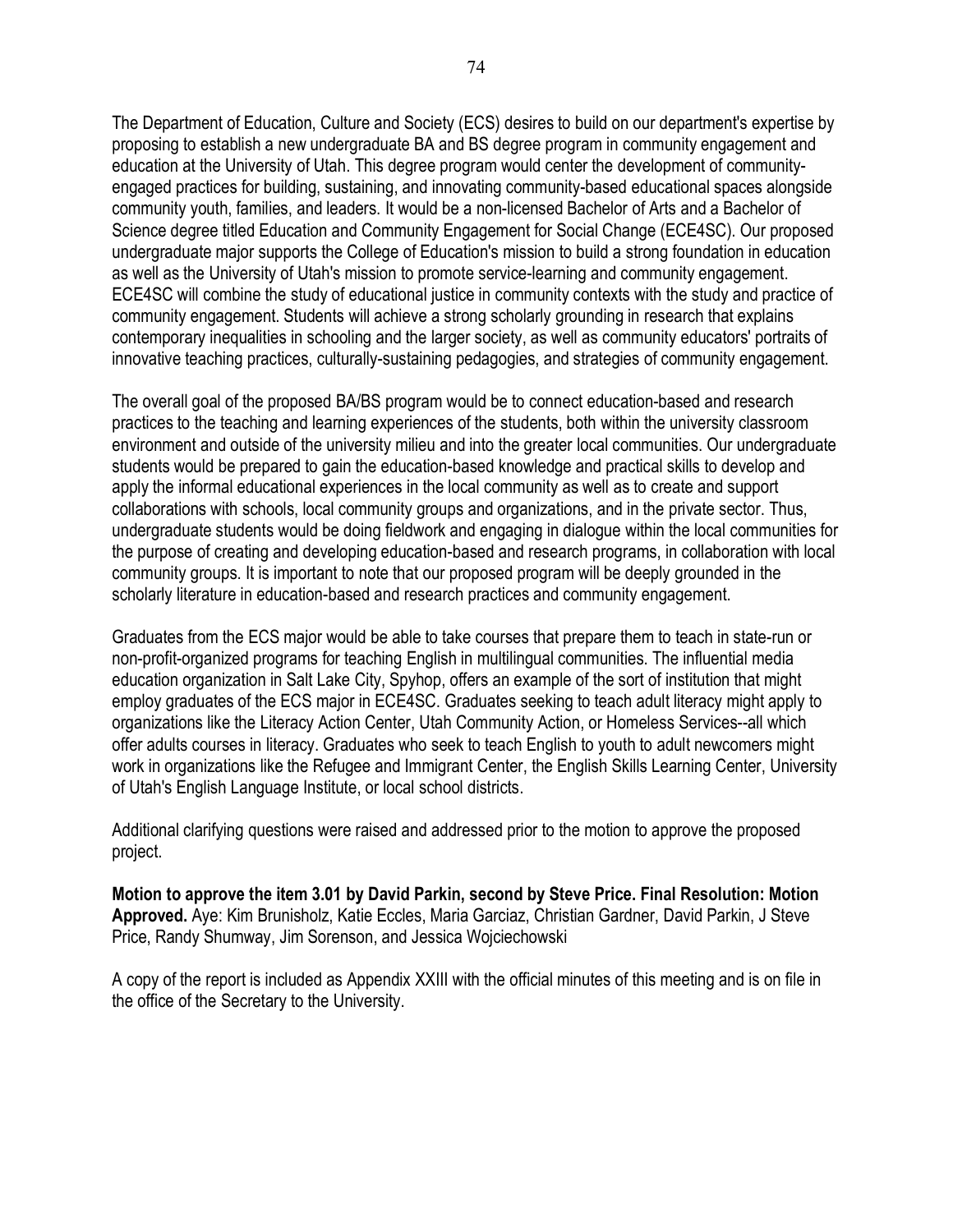### Action: 3.02 – Naming the Edna Anderson-Taylor Communication Institute within the College of Humanities

Heidi Woodbury, Vice President Institutional Advancement introduced the naming of the Edna Anderson-Taylor Communication Institute within the College of Humanities.

In recognition of a commitment of \$1 million in endowment funding, the University of Utah would like to name the Edna Anderson-Taylor Communication Institute within the College of Humanities in honor of Edna Anderson-Taylor.

**Motion to approve the item 3.02 by Kim Brunisholz, second by Katie Eccles. Final Resolution: Motion Approved.** Aye: Kim Brunisholz, Katie Eccles, Maria Garciaz, Christian Gardner, David Parkin, J Steve Price, Randy Shumway, Jim Sorenson, and Jessica Wojciechowski

A copy of the report is included as Appendix XXIV with the official minutes of this meeting and is on file in the office of the Secretary to the University.

### Action: 3.03 – Lease – Approval of the Real Property Lease Transaction Summarized Below

John Creer, Chief Real Estate Officer, introduced the approval of the SITLA lease.

Created in 1994, the Utah School and Institutional Trust Lands Administration (SITLA) manages the state's 3.4 million acres of trust lands including trusts for the following beneficiaries: University of Utah, Miner's Hospital, College of Mines and Normal School (College of Education). SITLA works with private business to generate revenue from energy and mineral royalties, and real estate and surface development. Since its inception, SITLA has generated \$1.96 billion for the Permanent School Fund and other institutional endowments.

SITLA would like to lease 24,347 rentable square feet on the 6<sup>th</sup> floor and 2,283 rentable square feet of storage space in the basement of the 102 Tower located at 102 South 200 East in Salt Lake City, which is owned by the University of Utah and managed by the department of Real Estate Administration.

### SITLA – Lease Agreement at 102 Tower

- $\bullet$  24,347 rsf on the 6<sup>th</sup> floor, 2,283 rsf of basement storage space
- Average annual rent: \$630.8k (Full Service)
- Total lease term commitment: \$6.939M
- Term: Ten (10) years and six (6) months (September 1, 2022 February 1, 2033)
- University's contribution to Tenant's Improvements: \$1.281M

Board of Higher Education review scheduled for May 19, 2022.

Approval is requested to authorize the University to enter the above-described real property lease transaction.

Additional clarifying questions were raised and addressed prior to the motion to approve the proposed project.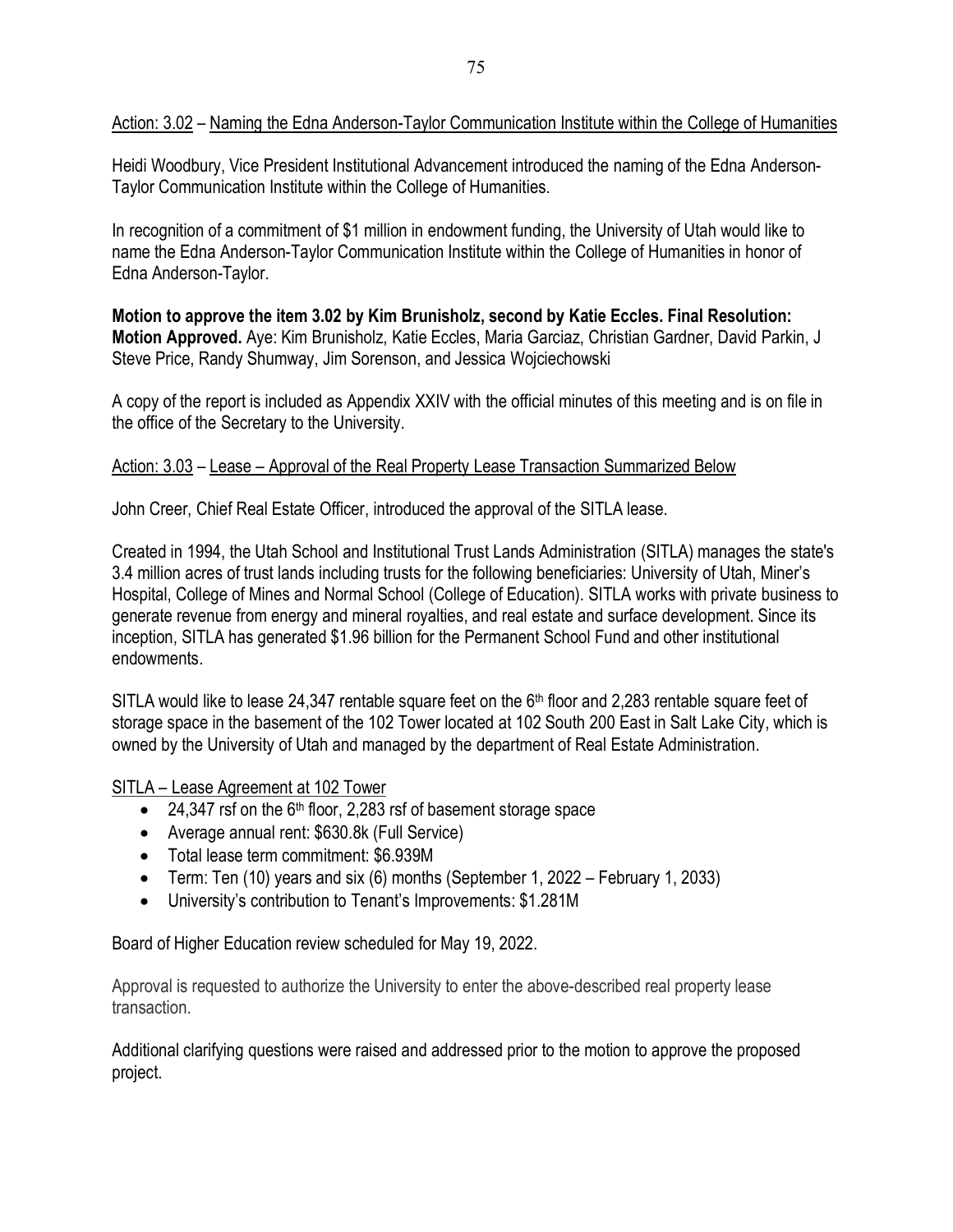**Motion to approve 3.03 by J. Steve Price second by David Parkin. Final Resolution: Motion Approved.** Aye: Kim Brunisholz, Katie Eccles, Maria Garciaz, Christian Gardner, David Parkin, J Steve Price, Randy Shumway, Jim Sorenson, and Jessica Wojciechowski

A copy of the report is included as Appendix XXV with the official minutes of this meeting and is on file in the office of the Secretary to the University

Action: 3.04 – Real Estate Acquisition – Approval to Close on Acquisition of the Stansbury Park Health Center Property Located at 220 Millpond in Stansbury Park, Utah

John Creer, Chief Real Estate Officer introduced the approval to close on the acquisition of the Stansbury Park Health Center Property located at 220 Millpond in Stansbury Park, Utah.

The University requests approval to close on the acquisition of Stansbury Park Health Center property located at 220 Millpond in Stansbury Park, Utah on behalf of the University Hospital (UUHC). This acquisition would address continual lease renewal considerations associated with this existing clinical location.

Closing on the property, would be contingent on acceptable completion of the following due diligence items:

- Appraisal
- Title Report and Insurance Commitment
- Phase I Environmental
- ALTA Survey

The purchase price for the property has been set at \$5,480,000, which has been supported by an appraisal showing a market value of \$5,600,000.

Approval is requested to authorize the University to close on the property described above. Closing to occur no later than May 13, 2022.

Fiscal Note: Funding for the acquisition and future O&M requirements would be from UUHC.

Additional clarifying questions were raised and addressed prior to the motion to approve the proposed property purchase.

**Motion to approve 3.04 by Randy Shumway second by Jim Sorenson. Final Resolution: Motion Approved.** Aye: Kim Brunisholz, Katie Eccles, Maria Garciaz, Christian Gardner, David Parkin, J Steve Price, Randy Shumway, and Jim Sorenson

A copy of the report is included as Appendix XXVI with the official minutes of this meeting and is on file in the office of the Secretary to the University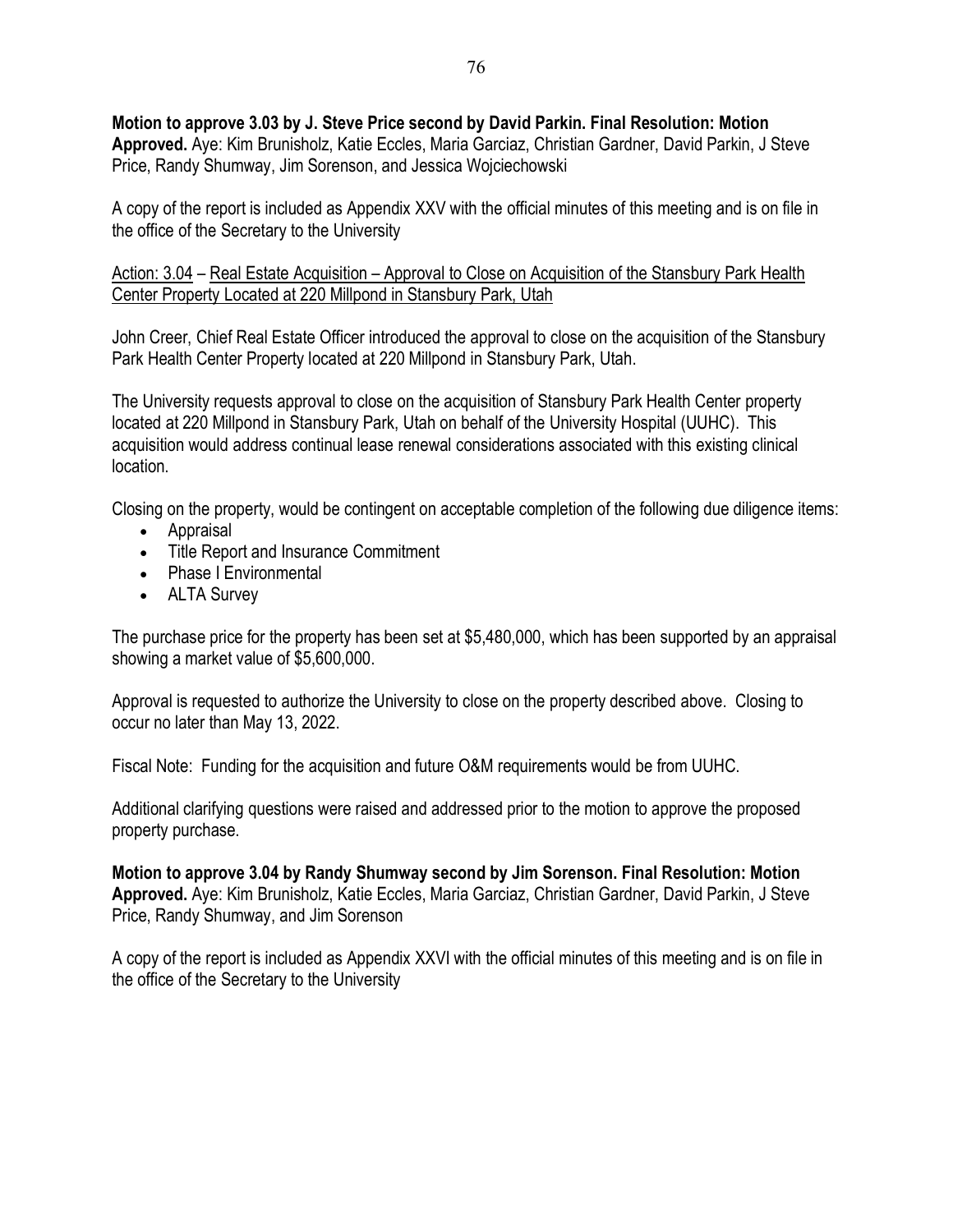Action: 3.05 – Lease – Approval to Enter into a Lease Agreement with Ivory University House, L3C for Studio Housing Units in Ivory University House, a New Multi-building Student Housing Community Under Construction at 434 S. Mario Capecchi Drive in Salt Lake City, Utah

Cathy Anderson, Chief Financial Officer, and Phyllis Vetter, General Counsel, introduced the lease agreement with Ivory University House.

As presented to the Executive Committee of the Board of Trustees during its meeting on March 29, 2022, although the University is adding more on-campus housing (e.g., expanding Kahlert Village and building the Impact, Health, & Prosperity Epicenter), the University expects that demand for on-campus housing will continue to exceed supply.

Given this expected demand, the University has determined it would be beneficial to have the option of providing some student housing, and potentially temporary housing for new faculty and staff members, in the Ivory University House. The Ivory University House is an innovative housing project and initiative led by Clark and Christine Ivory that will create 552 single-occupancy residential studio units adjacent to campus. The Ivory University House will be operated on a non-profit basis with any profit used for scholarships for University of Utah students or for other exempt purposes benefitting the University's students.

Approval is requested to authorize the University to enter into a lease agreement with Ivory University House, L3C for studio housing units in Ivory University House.

Additional clarifying questions were raised and addressed prior to the motion to approve the proposed project.

**Motion to approve 3.05 by David Parkin second by Randy Shumway. Final Resolution: Motion Approved.** Aye: Kim Brunisholz, Katie Eccles, Maria Garciaz, Christian Gardner, David Parkin, J Steve Price, Randy Shumway, Jim Sorenson, and Jessica Wojciechowski

A copy of the report is included as Appendix XXVII with the official minutes of this meeting and is on file in the office of the Secretary to the University

# **UNIVERSITY FOCUS**

Report 4.01 – University Focus – Investment in Our Students

President Randall noted that today's University Focus is in response to the Board's request, at the March 8<sup>th</sup> meeting, for information regarding ways we as a university are investing in our students.

### University Counseling Center

Vice President Lori McDonald began by addressing the University's focus on student mental health. Student mental health has been a complex issue for years, but was amplified by the pandemic. The University has learned a lot during the pandemic about how to use tools to reach students through digital means and the university will continue to invest in this area.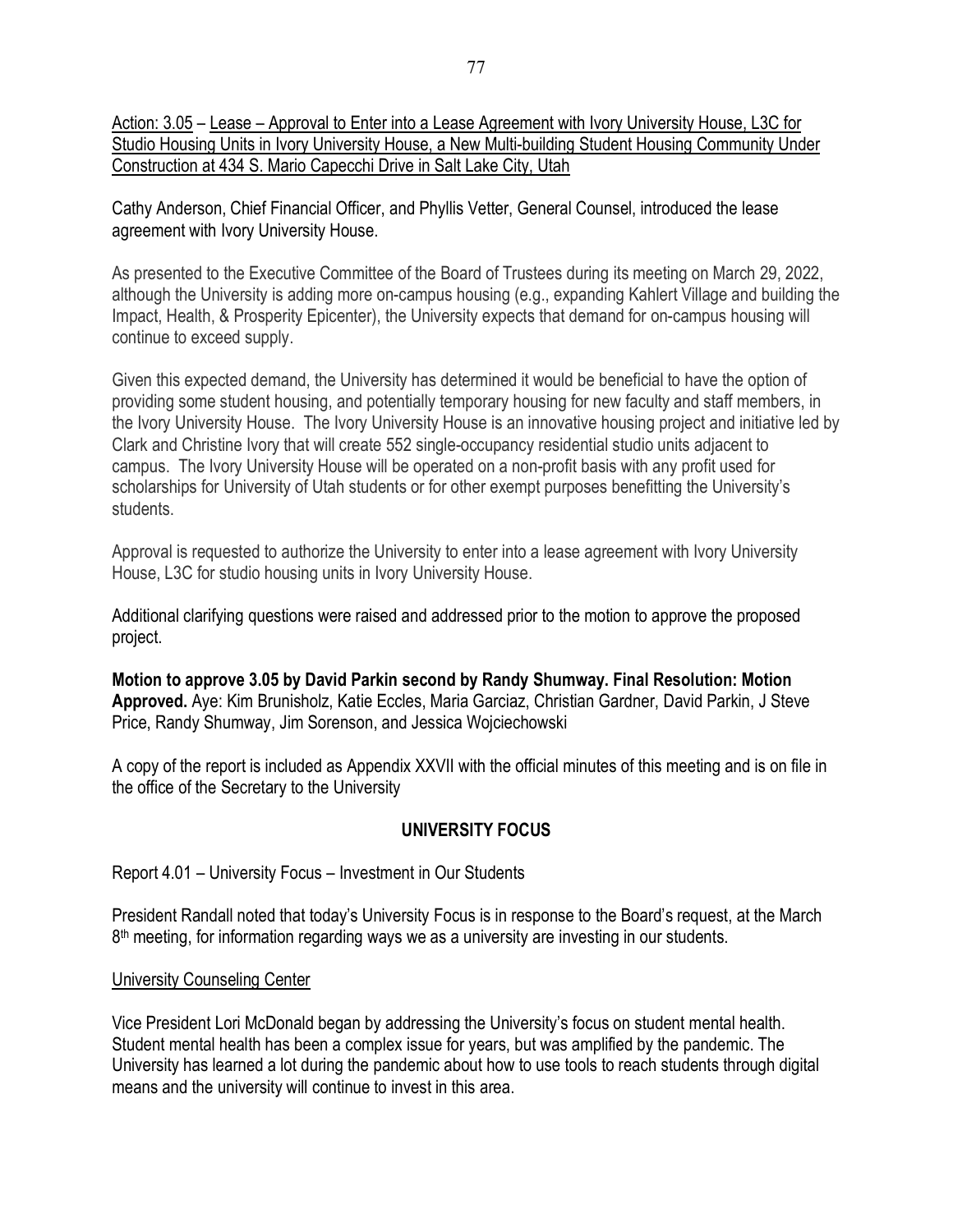The University of Utah's Counseling Center has a multidisciplinary staff and provides a multitude of services.

- Staff
	- o 7 Licensed Psychologist (searching for 2)
	- o 9 Licensed Clinical Social Workers (searching for 2)
	- o 2 Clinical Mental Health Counselors
	- o 1 Licensed Marriage & Family Therapist
	- o 2 Psychiatric APRNs
- **Services** 
	- o Individual and couple / relationship counseling
	- o Group counseling & support groups
	- o Crisis services
	- o Psychiatric medication management services
	- o Case Management
	- o Mindfulness center

The University has been investing in thinking more broadly about how to destigmatize counseling centers and the services they provide. The University now has seven embedded counselors and are looking to hire an additional three counselors. When there is a strong counselor presence in the colleges, the goal is to have part of the counselor's time create an affinity with each college, get to know the culture within the college, and suggest how we can better provide services. It is important for each college to have a counselor with a recognizable face and name that students can lean on. Now that the university can provide services virtually, our satellite campus' in St. George and Sandy also have an embedded counselor.

Thought has also gone into how the University can broadly reach out to more students. Not only does the Counseling Center offer support while you wait for services, there is also a long list of 24/7 crisis chat features, free apps, and support groups available for students. The university has also invested in a stress management platform that connects students with resources on campus and an app called NOD that is used widely in higher education. NOD places their focus on individual goal setting through personal reflection exercises to break down social goals into achievable steps.

The next investment the U is concentrating on is 24/7 virtual support to augment the University Counseling Center. The University currently has an RFP out with an anticipated launch of late summer 2022. The goal is to have licensed services in all 50 states to benefit online students.

The Counseling Center has seen an increase in utilization – compared to pre-pandemic numbers there is a 21 percent increase in unique clients served and 31 percent increase in individual appointments.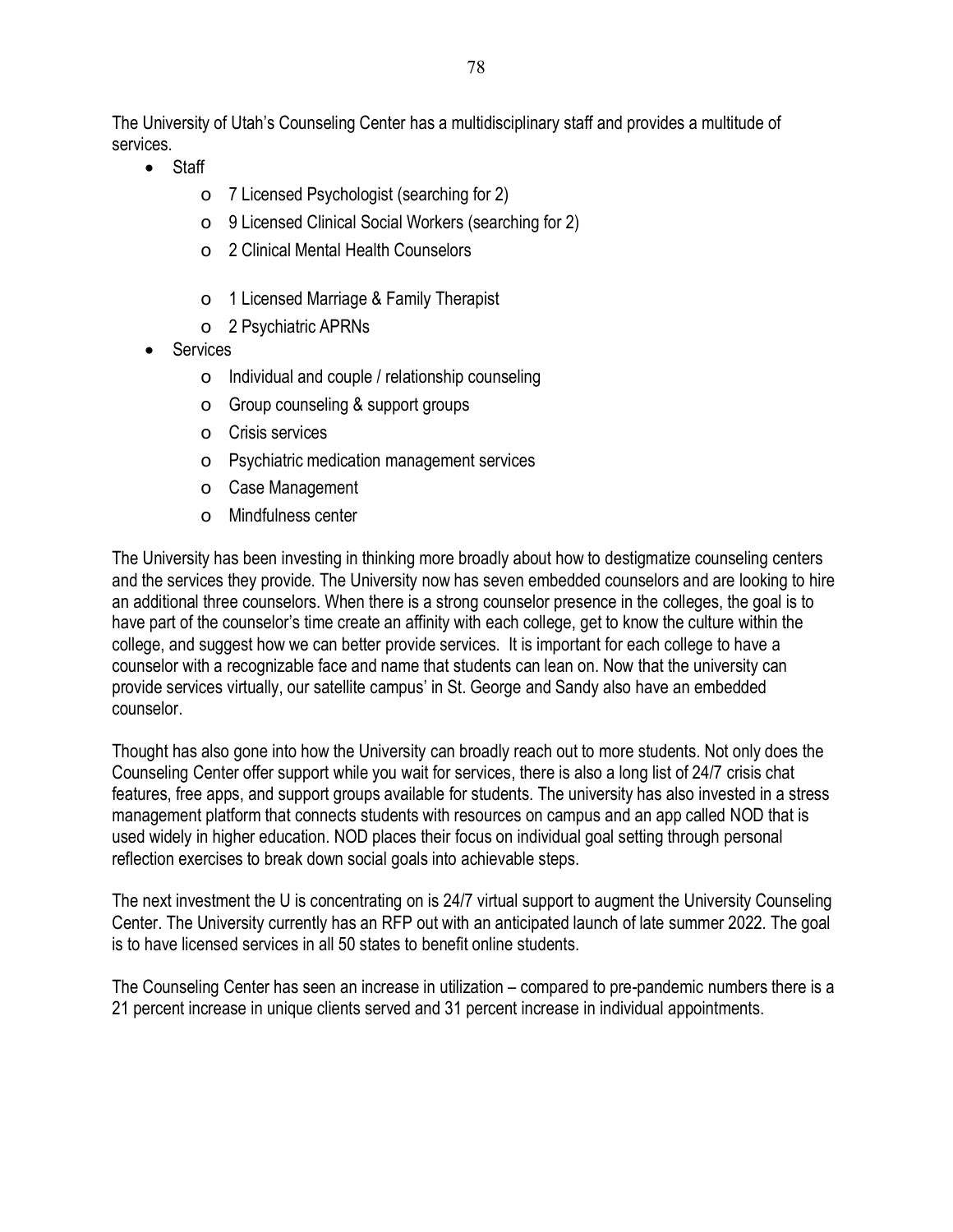#### Basic Needs Collective

In 2014 the University began to look at how to help students who had been displaced from housing and are experiencing homelessness. In 2019 they began working with a coalition of offices on campus and in the community who provided wrap around services such as transportation, food, housing, health care, and legal services. The offices from campus and off-campus have come together to provide a one-stop shop for connecting students to essential information, resources, and services. In April 2022 the University opened space in the basement of the Union, next to the Feed UPantry, where students can come and learn of the resources available to them. During this academic year the university has helped 38 students find temporary housing as they search for a more permanent option.

#### Academic Efforts

Chase Hagood, Senior Associate Vice President for Academic Affairs / Dean Undergraduate Studies, shared a few of the great collaboration efforts that are ongoing in academic affairs. The philosophy that organizes the work is to ensure that every student at the University of Utah is successful. Dean Hagood emphasized the emphases on low-income, first-generation, and marginalized students supporting their needs.

- Community-Engaged Learning and Curriculum: Via the Bennion Center, this program supports students, faculty, and community partners working together to apply knowledge in authentic settings to address community needs and meet instructional objectives. Student learning outcomes include enhanced awareness of sense of place in and ownership of community issues, especially issues of diversity, justice, environmental sustainability, and/or equality, and the opportunity to examine assumptions, beliefs, opinions, and values. The Bennion Center also works with faculty and provides opportunities to designate courses with Community Engaged Learning outcomes, Community Engaged Learning Discussions, Faculty Workshops and Retreats focused on a variety of contemporary topics.
- Office of Undergraduate Research (OUR): OUR funds support over 3,900 students in two separate programs, and 33% of those students identify as BIPOC. In partnership with our Undergraduate Research Leaders, OUR has reached out to over 20,000 undergraduate students. OUR employs six undergraduate researchers a semester to work with the OUR staff. These undergraduate leaders come from diverse research, race, and gender backgrounds. To address inequities in education, OUR offers dynamic programming that introduces students to research activities and empowers them to partner with a range of faculty mentors, exploring a wide range of research activities from across the institution.
- Center for Teaching and Learning Excellence (CTLE): CTLE has led several departmental training sessions and presented faculty workshops during the 2021 - 2022 academic year. These include "EDI in the Classroom," "Navigating Challenging Conversations in the Classroom," and "Inclusivity and Active Learning." CTLE is hiring an inclusive pedagogy specialist to join the staff starting in May 2022.
- Transfer Pathways with SLCC: In our partnership with SLCC, we are seeing an increase in diversity. By aligning curriculum and ensuring that SLCC courses transfer and articulate, we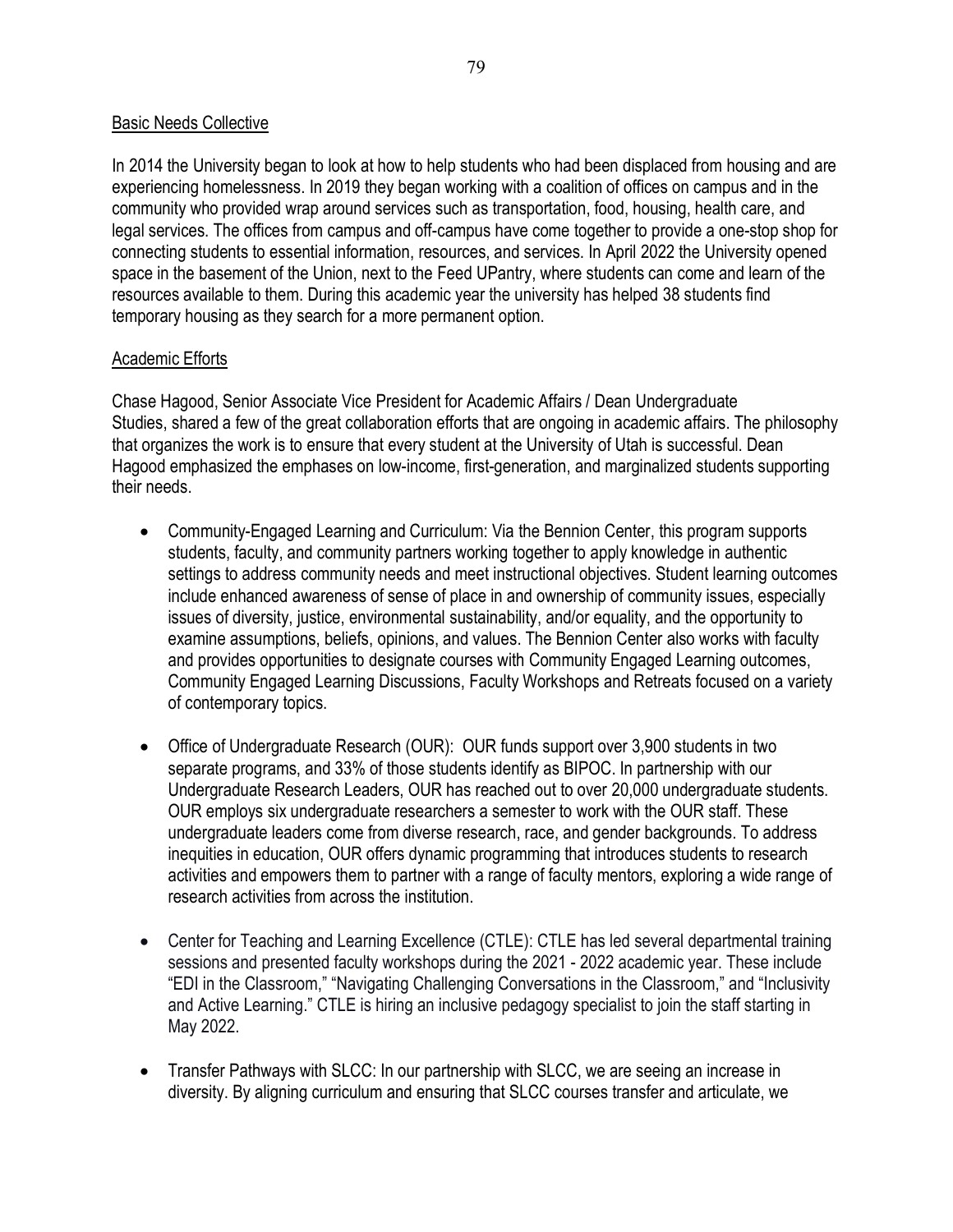support underrepresented transfer students in transitioning successfully, losing fewer credits, and completing their degrees more efficiently.

- Academic Advising Center: The vision is to ensure that every student gets on path and stays on path to completion. In addition to our commitment to NACADA's best practices, we have promoted dialogue among advisors and campus partners on how identities impact how we deliver advising as well as how students receive it.
- Peer Tutoring supports students, at no cost, through peer-to-peer instructional support across undergraduate education—particularly high-demand, gateway General Education courses. There are plans to scale footprint aggressively.
- Step2theU has addressed disparities among high school students who apply to the U by providing summer programming in which students complete general education requirements, experience college life, and get a head start on an academic path. Step2theU has increased applications to the University of Utah among underrepresented populations in the Canyons School District.
- Student Success Advocates support all students in making the most of their University of Utah experience. As caring, knowledgeable professionals, Student Success Advocates (soon to evolve into Student Success Coaches) engage and empower undergraduate students in exploring and clarifying their interests and goals, overcoming personal and academic challenges, and connecting to campus resources and opportunities. Our holistic, individualized, mobile approach allows us to meet students where they are.

### Student Centered Services

Dean Hagood noted costs from the academic affairs perspective. Academic Affairs looks at a variety of projects ensuring students know where to go to get information and make sure they know where they can access support. There are a number of historic and upcoming efforts well under way.

• MUSE Project: Beginning Fall 2022, we will be offering a series of first-year seminars facilitated by a diverse group of student-centered faculty from a wide range of academic units. A common learning outcome across these seminars focuses on creating an inclusive campus community – facilitating connections between students, faculty, and the U.

On April 21 MUSE will welcome George Takei as their keynote speaker.

- The Office for First Generation Access is a student-centered office which accommodates the First-Gen Scholars Program, First Star Academy, Impact Scholars, and provides space for the University's Dream Center; programming includes programming, academic success support, community-building, resources, and touch-down space for any U student (currently 25% + of all undergraduates at the U) as the first in the family to engage higher education.
- Learn + Earn: bolstering on-campus student employment and providing financial support. Translating job skills to future employment outside of the U. Developing critical-thinking and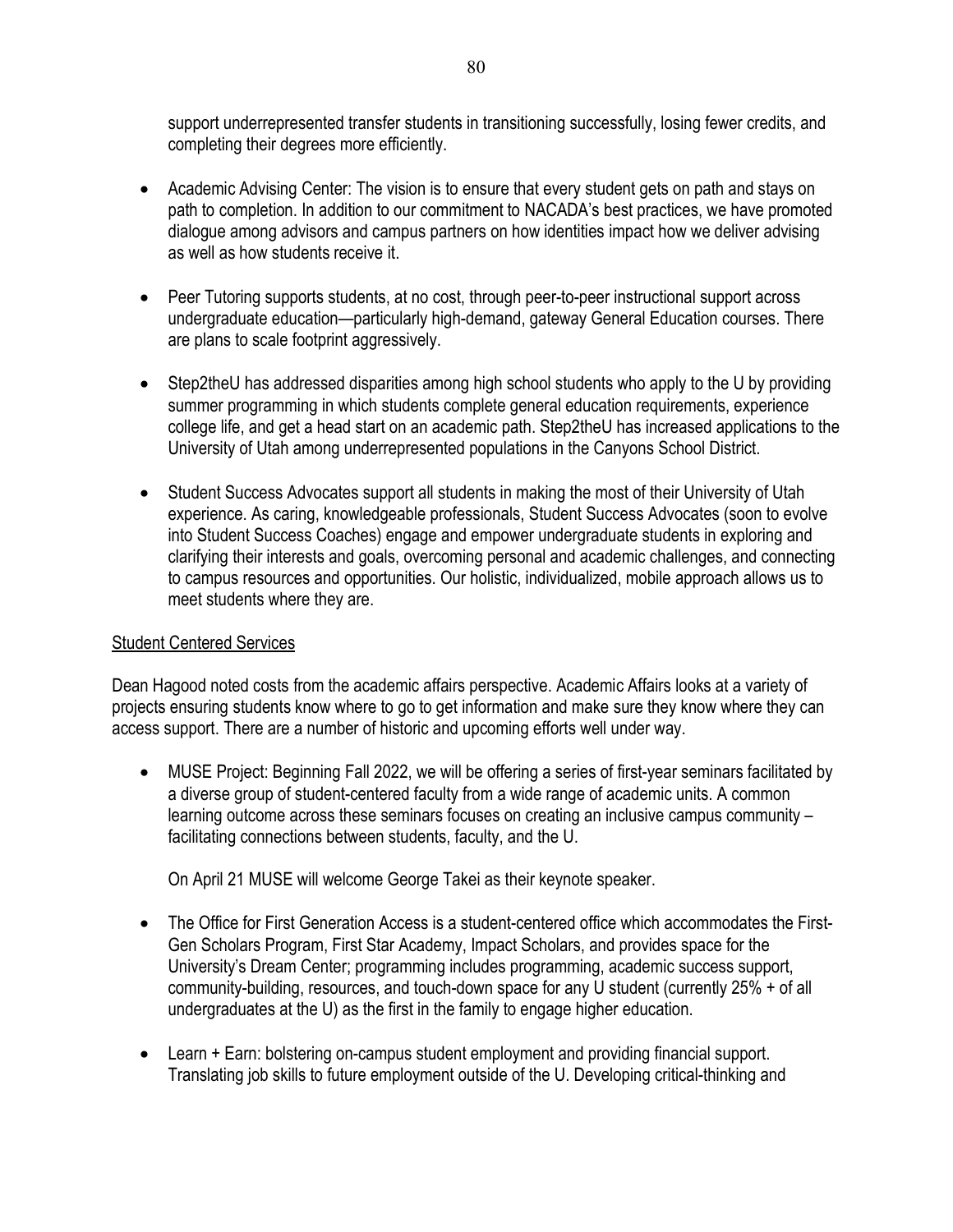complex problem-solving skills through goal and outcome-oriented practices. Students benefit from an increased sense of purpose and additional avenues for on-campus involvement.

• Discover U: will begin in Fall 2022 for second-year and transfer students. Students who have not declared a major and those that have completed less than 15 credits per semester will be invited to participate in a learning community focused on major exploration, life paths, and academic success. Data suggests students will be more likely to be from underrepresented populations. We expect Discover U will improve time to completion and satisfaction with their university experience. Students will receive incentives to engage.

# Financial Aid and Scholarships

Vice President McDonald noted the following scholarships and financial aid opportunities for students.

- For Utah Scholarship covers the difference of Pell-eligible students
	- $\circ$  Offered to 678 first-year students in fall 2022
	- $\circ$  This will be the 3<sup>rd</sup> cohort
	- $\circ$  More than \$7M will be awarded to all three cohorts during 22/23 academic year
- Guarantee Scholarship
	- $\circ$  New for Utah valedictorians and salutatorians entering as first-years this fall
	- $\circ$  Estimated \$2M annually in awards for this scholarship
- FAFSA

### Access to Learning Resources

- Library: With the campus bookstore affordability program, students saved over \$3,365,000 on textbook costs.
	- $\circ$  Inclusive access from the Campus Store: 1582 sections, serving 49,500+ students
	- o Library eBooks (tracked during Fall 2021): 11 books, serving 74 students; average savings \$153; total savings \$11,195; cost of \$2,186 for the library. Running total: \$125,000 in student savings; cost of \$6,000 for the library
- Marriott Library added 57 new active courses for Reserve, a significant drop from last year's 687. The drop occurred because the library is now using "Inclusive Access" through Canvas, which gives students access to reserve books in this manner. This created a situation where there is less need to reserve a book through the library, making it more efficient and providing greater access for students.
	- o Other- UIT Student Computer Labs in all colleges and some general buildings.
	- o Free MiFi and laptop checkouts to students from the library.
	- o Free software such as Microsoft, Adobe, etc.

### Outreach to Potential Students

• Education Pathways with the Ute Tribe: We are committed to encouraging, inspiring, and supporting tribal youth to pursue post-secondary education. We actively work with the tribe to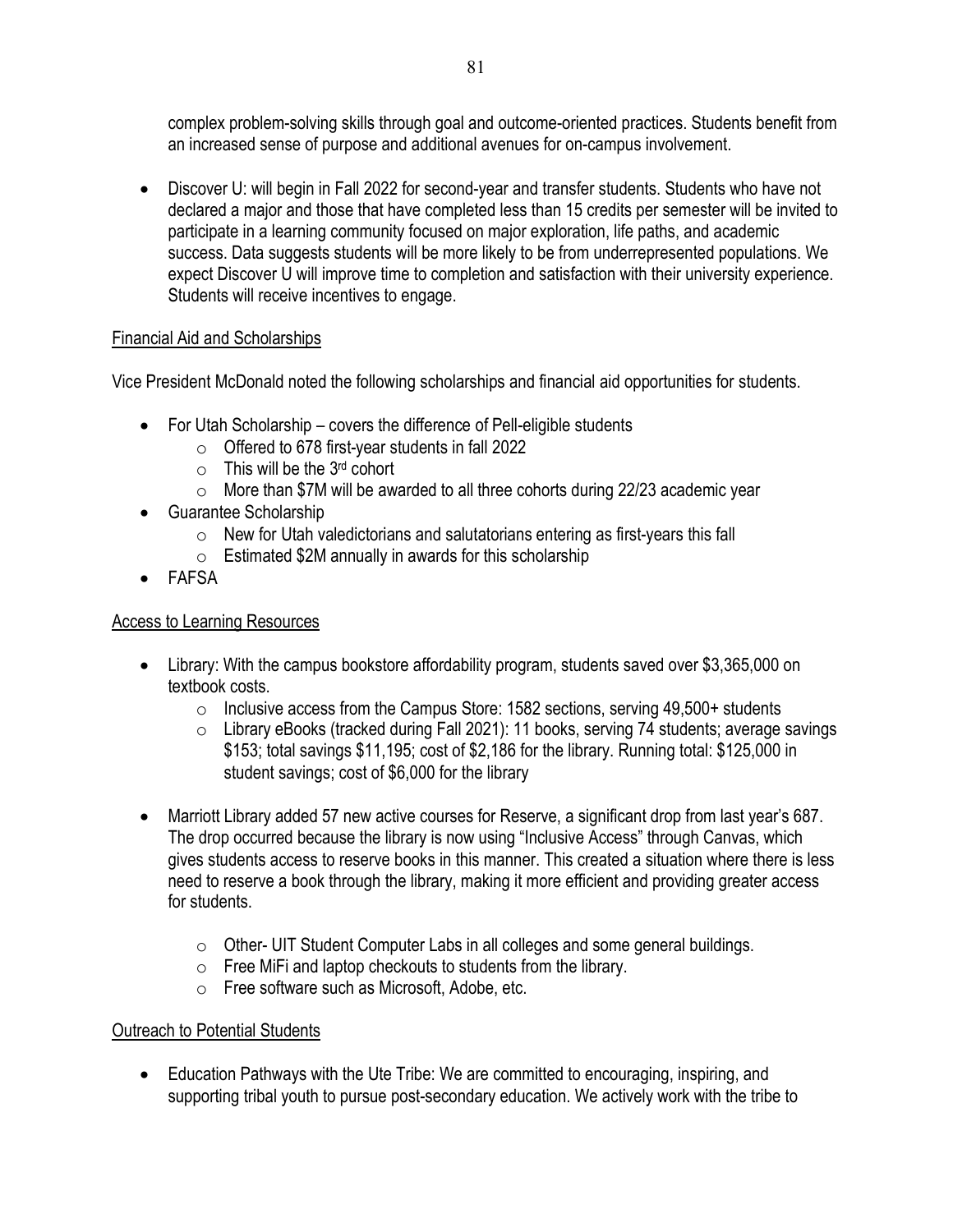create productive pathways that connect the University to the Ute Indian Tribe. We take an active role in providing post-secondary school planning to the Ute Indian Tribe students in the Uintah Basin.

- Finding Your Path: We invite the K-8 community to connect and engage with higher education through the Defining Your Path Field Trip Program. Field trips to the University of Utah are valuable learning experiences that spark students' interests and sets them on a path toward higher education.
- STEM Community Alliance (STEMCAP): Through lectures and workshops, we provide pathways that broaden understanding and exchange between Youth-In-Custody and STEM communities. By forging connections among Youth-In-Custody, scientists, educators, and artists, we hope to expand the scope of these contributions by highlighting the role that art and the humanities can play in protecting nature, providing science information to the public, and inspiring others to act.
- AMES Early College High School: The Early College Partnership that exists between the University of Utah with AMES allows prepared high school students to earn both high school and college credit by taking College level courses work. These courses are taught at AMES Early College High School (exception: Chemistry Lab). All courses fulfill graduation requirements at the University of Utah.

# **Admissions**

In addition to all other recruitment activities, Admissions has hired two staffers in the last year specifically charged with outreach to diverse communities across our state. They have very specific types of recruitment that are more aligned with community engagement than traditional recruitment. Admissions has never had positions dedicated to this type of outreach in the past.

# Recruiting Utah

- Engage U at West Valley City with UU Health's Wendy Hobson-Roher and Anna Carpenter in the President's Office
- Strengthening SLCC partnership through pathways, reviewed articulations, hiring in the space to move forward with greater, deeper collaboration & putting students first—including treating Herriman (AY23-24) as hyper-transfer site.

A copy of the report is included as Appendix XXVIII with the official minutes of this meeting and is on file in the office of the Secretary to the University

# **CHAIR'S REPORT**

# Action: 5.01 – Current Events

Chair Christian Gardner noted the following upcoming events.

• May 4<sup>th</sup> – Honorary Degree Recipients Dinner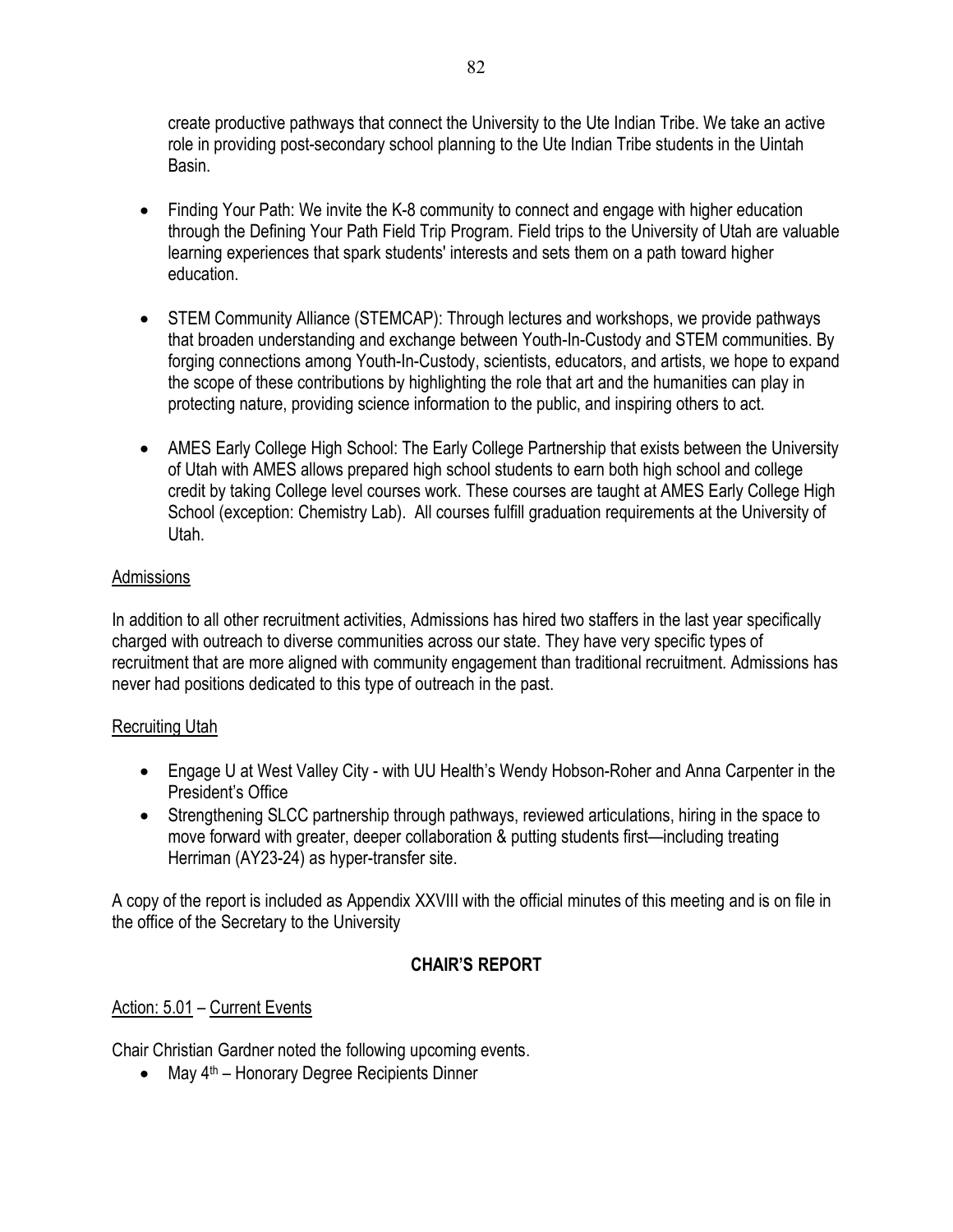- May 5<sup>th</sup>– Commencement Keynote address from Doug Bowser and honorary degrees awarded to Karen Huntsman, Jacqueline Thompson, and Ruth Watkins
- May 6<sup>th</sup>, May 13<sup>th</sup>, and May 20<sup>th</sup> College Convocations Karen will deliver information packets as the date approaches
- July 14<sup>th</sup> Utah Board of Higher Education Meeting in Cedar City training for Board members and institutional trustees – as the date approaches details will be shared.

### Action: 5.02 – Resolution of Appreciation – Jessica Wojciechowski

Chair Gardner recognized Trustee Jessica Wojciechowski, ASUU President, for her service to the University and the student body. Trustee Steve Price read the resolution noting the accomplishments during her tenure. Maryan Shale and Tiffany Chan, ASUU Vice Presidents, were also recognized for their service and leadership.

A copy of the resolution is included as Appendix XXIX with the official minutes of this meeting and is on file in the office of the Secretary to the University.

# **PRESIDENT'S REPORT**

Report: 6.01 – Honors and Awards to Members of the University Community, Distinguished Visitors and Research

President Randall referred Trustees to the written report included in the agenda materials noting that many remarkable things are happening at the University of Utah.

A copy of the items is included as Appendix XXX with the official minutes of this meeting and is on file in the office of the Secretary to the University.

### Report: 6.02 – Current Events and Updates

President Randall noted the following:

- 2022 Legislative Session We are grateful for the state's investment and support of its flagship institution. He acknowledged Jason Perry and Natalie Tippets for all of their work during the session.
- Founders Day President Randall commended Trustee Brunisholz, Kris Bosman, and the U Alumni team for a fantastic Founders Day.

# **SENIOR VICE PRESIDENTS REPORTS**

Report: 7.01 – Health Sciences Report In a written report to the Board, Dr. Mike Good noted the following: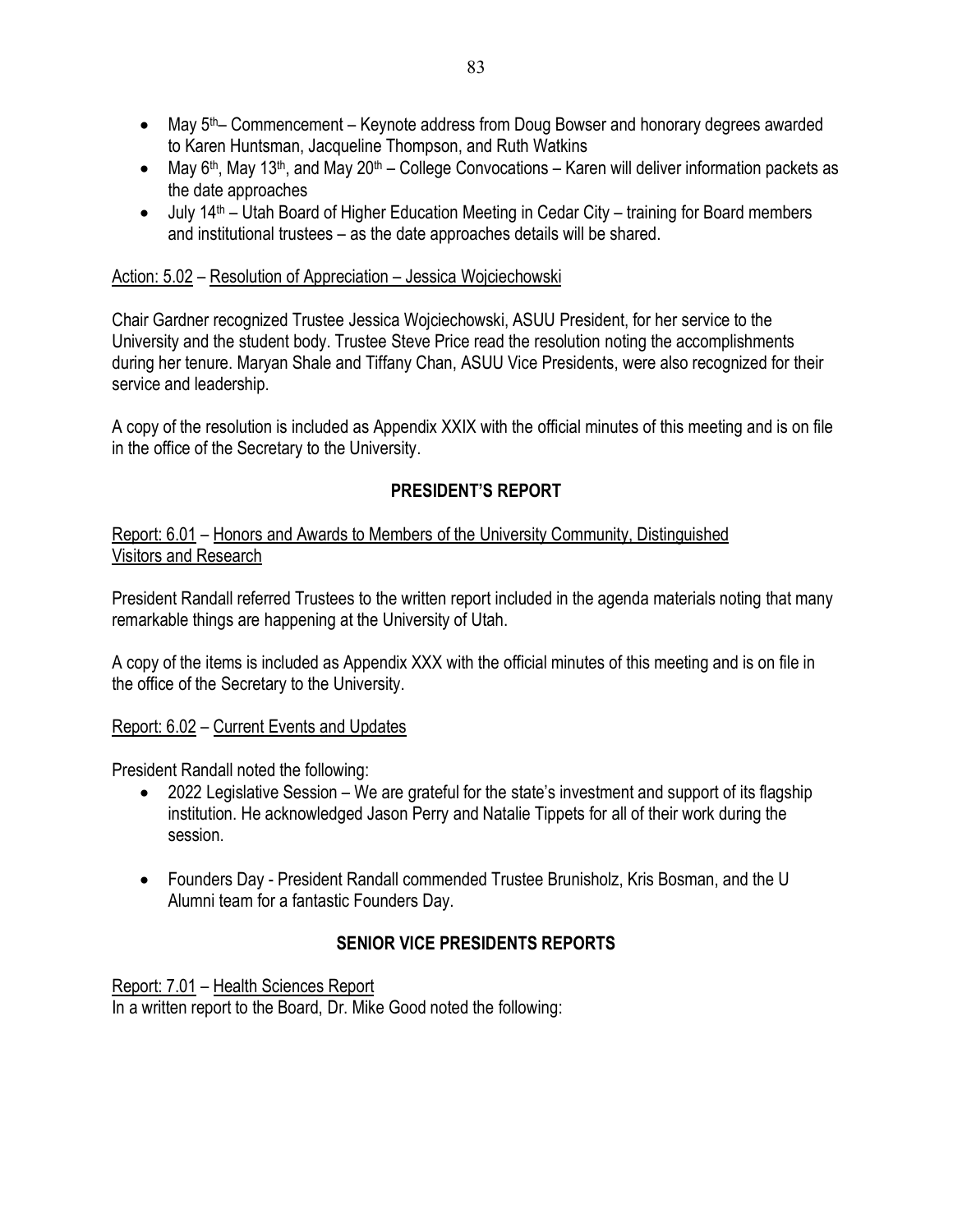#### Match Day 2022

• On March 18, fourth-year medical students around the country learned where they would complete residency training as new MDs. Performing well above the national average (92-95%), the Spencer Fox Eccles School of Medicine achieved a >98% match rate with our medical graduates heading to top residency programs across the country, including 101 programs in 23 specialties and 31 states.

#### 2023 "Best Graduate Schools" Rankings

- Each U of U Health school or college is nationally recognized for various accomplishments and competencies. This is reflected in the 2023 "Best Graduate School" rankings published by U.S. News & World Report, new rankings include:
	- o School of Medicine
		- " No. 4 Physician Assistant
		- " No. 11 Rural Medicine (#6 public)
		- " No. 25 Primary Care (#21 public)
		- " No. 35 Research (#15 public)
	- $\circ$  College of Nursing
		- " No. 25 Doctor of Nursing Practice (#16 public)

#### Research Milestones

• Emily Spivak, MD, MHS, associate professor of medicine in the Division of Infectious Diseases, coauthored a new nationwide clinical trial showing early treatment of newly diagnosed COVID-19 patients with plasma extracted from individuals who have recovered from the disease reduces the need for hospitalization by more than 50 percent. The findings were published in the New England Journal of Medicine.

MREB Demolition - one of the oldest buildings on campus, MREB is an important historical landmark for University of Utah Health, and it has come down.

A copy of the report is included as Appendix XXXI with the official minutes of this meeting and is on file in the office of the Secretary to the University.

#### Report: 7.02 – Academic Affairs Report

In a written report to the Board, Dr. Martell Teasley noted the following:

#### News Items

New CSBS dean announced

• Dr. Michelle Camacho was announced as the new dean of the College of Social and Behavioral Science. She will begin July 1, 2022. Camacho is currently a professor in the Department of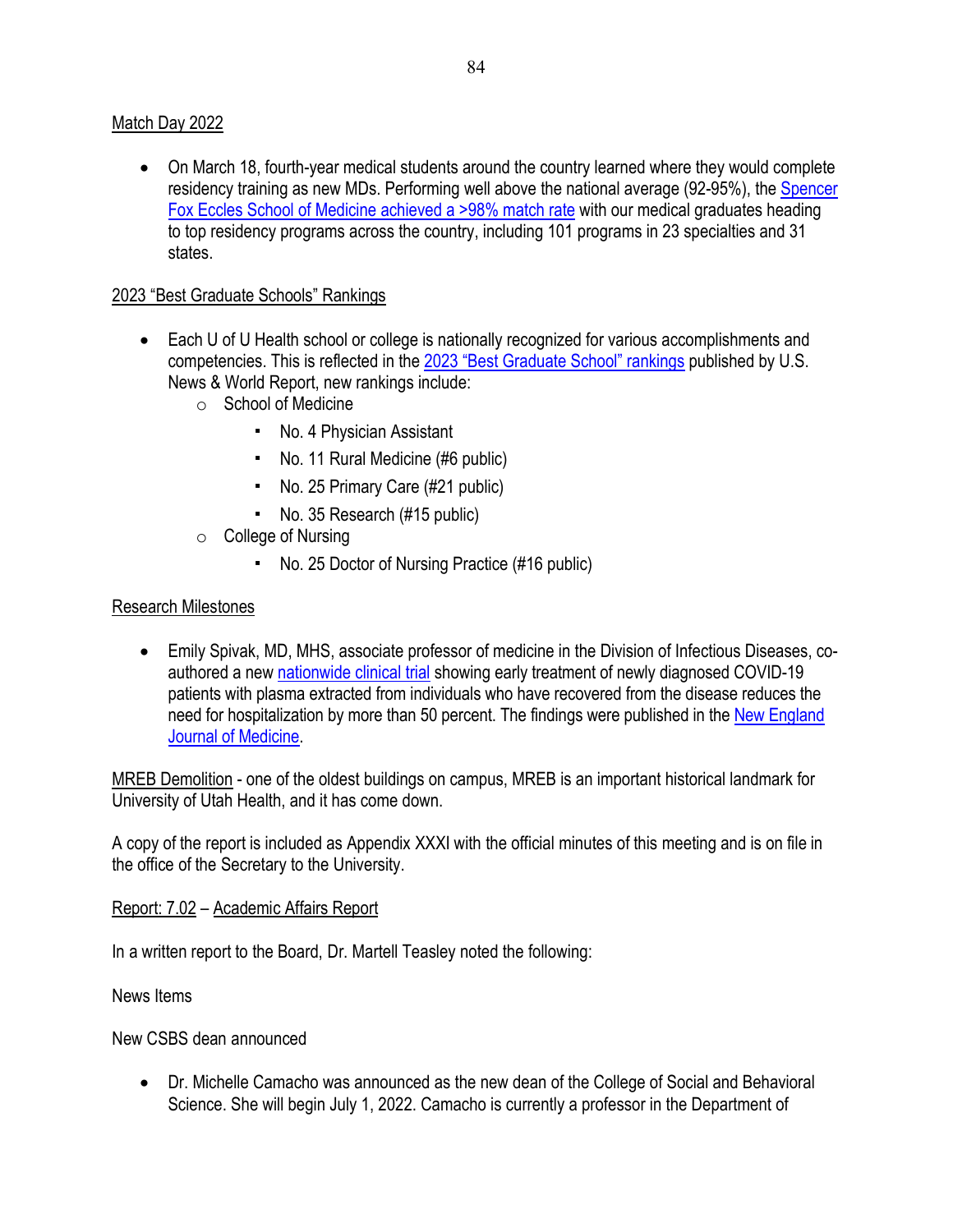Sociology at the University of San Diego and a longtime leader at the National Science Foundation. After an administrative leave, Cindy Berg, current college dean, will return to faculty full-time to work on a National Institutes of Health grant.

https://attheu.utah.edu/hires-promotions/new-dean-of-college-of-social-and-behavioral-sciencenamed/

U.S. News and World Report rankings

• U.S. News and World Report released their 2023 rankings of the best graduate schools in the country, and several programs at the U rose significantly higher. The College of Education rose from a ranking of 85 in 2022 to 76 in 2023. The S. J. Quinney College of Law rose from 43 to 37, and the College of Social Work increased significantly from 44 to 28.

https://www.usnews.com/best-graduate-schools/university-of-utah-230764/overall-rankings

Library awarded Andrew W. Mellon Grant with UMFA

• The J. Willard Marriott Library and Utah Museum of Fine Arts received a \$500,000 grant from the Andrew W. Mellon Foundation to partially fund a four-year project to develop shared technology to promote their collections about the West. The grant is being matched by \$200,000 from the Office of the Senior Vice President for Academic Affairs.

https://blog.lib.utah.edu/library-awarded-prestigious-andrew-w-mellon-grant-with-umfa/

\$1M grant to support outreach of Pacific Islands Studies Program

• The School for Cultural and Social Transformation has received a \$1,000,000 grant from the Mellon Foundation to support the growth of its Pacific Islands Studies program. The grant will make it possible for the school to expand its programming to include a graduate certificate, new faculty hires and a Center for Pasifika and Indigenous Knowledges.

https://attheu.utah.edu/facultystaff/u-to-expand-pacific-islands-studies-with-1m-mellon-grant/

SVPAA banner project

• Interim Senior Vice President for Academic Affairs Martell Teasley named a new cohort of faculty members who will be featured in the Banner Project. Beginning later this spring, the current banners will be replaced with faculty members who received teaching awards between 2020-2022. The 24 winners of the Early Career, Distinguished Teaching, Community Engaged Teaching, and Hatch Prize in Teaching awards will be featured on banners on 1300 East, University Street and South Temple.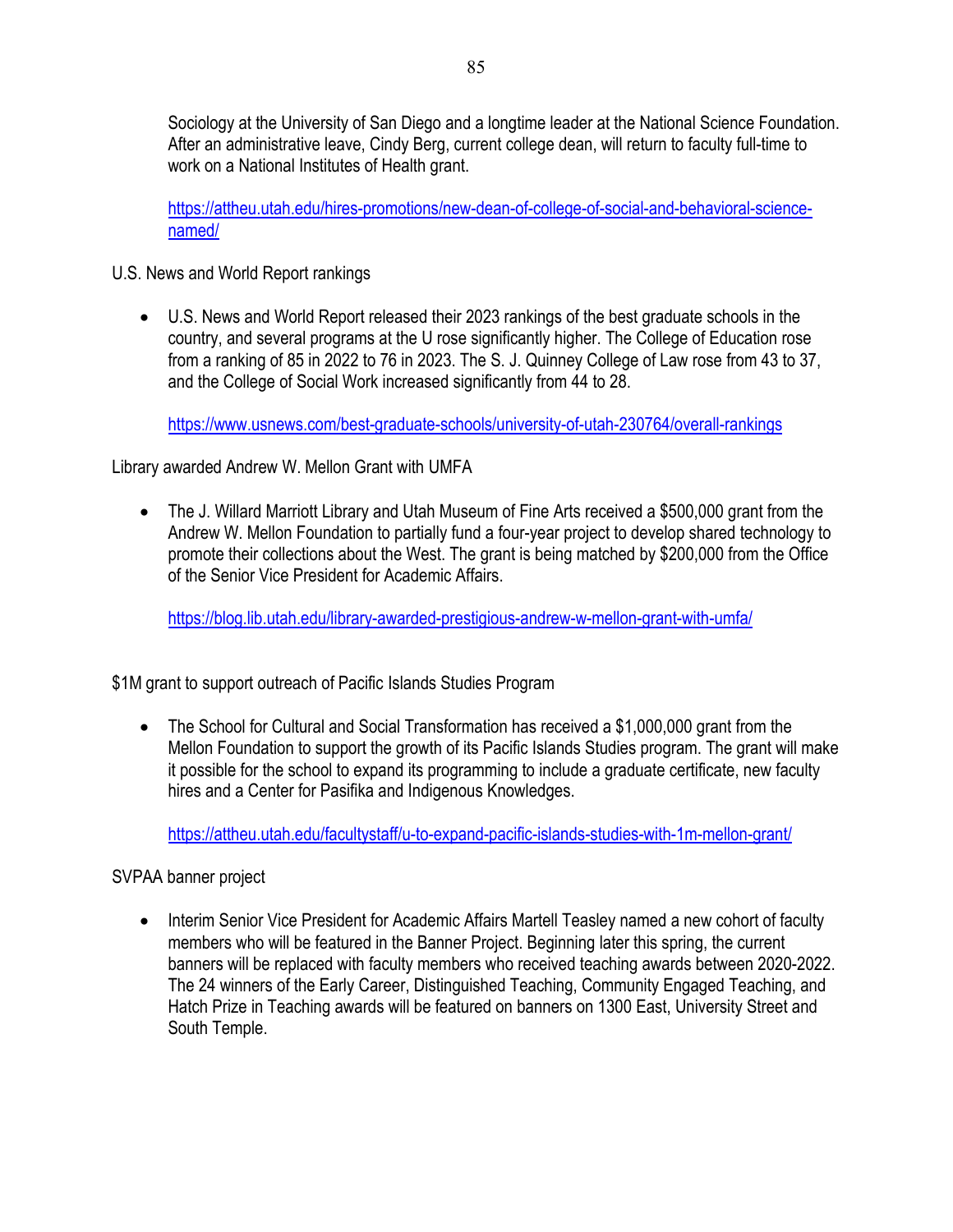University of Utah featured on 'The College Tour'

• The Emmy-nominated TV series "The College Tour" has created an episode all about the University of Utah. Viewers can see what it's like to be a student at the U and hear what they love about their academic, social and cultural experiences here. The show is available on The College Tour app, website, and Amazon Prime.

https://www.thecollegetour.com/episodes/university-of-utah/

### Dean of Libraries is retiring

• Alberta Comer, Dean of Libraries, will be retiring Dec. 31, 2022. Since becoming dean of the J. Willard Marriott Library in August 2013, Comer has expanded the library's outreach into the community, forged collaborations that have reached across campus, and improved faculty retention among library staff with significant salary increases. During COVID-19 disruptions, Comer oversaw the library's adaptation to serve students with a home-delivery system that mailed books and computers to students. A national search will be launched to find her replacement.

### Awards and Recognitions

University Teaching Awards (2021 – 2022)

- Distinguished Faculty Service Award
- Distinguished Graduate Student and Postdoctoral Mentor Award
- Distinguished Professors
- Distinguished Research Award
- Honors Professor
- Outstanding Public School Teacher
- Public Service Professor
- Early Career Teaching Award

A copy of the report is included as Appendix XXXII with the official minutes of this meeting and is on file in the office of the Secretary to the University.

# **ASUU UPDATE**

### Report: 8.01 – ASUU Report

Trustee Jessica Wojciechowski gave an overview of her written report noting accomplishments over the past month.

A copy of the report is included as Appendix XXXIII with the official minutes of this meeting and is on file in the office of the Secretary to the University.